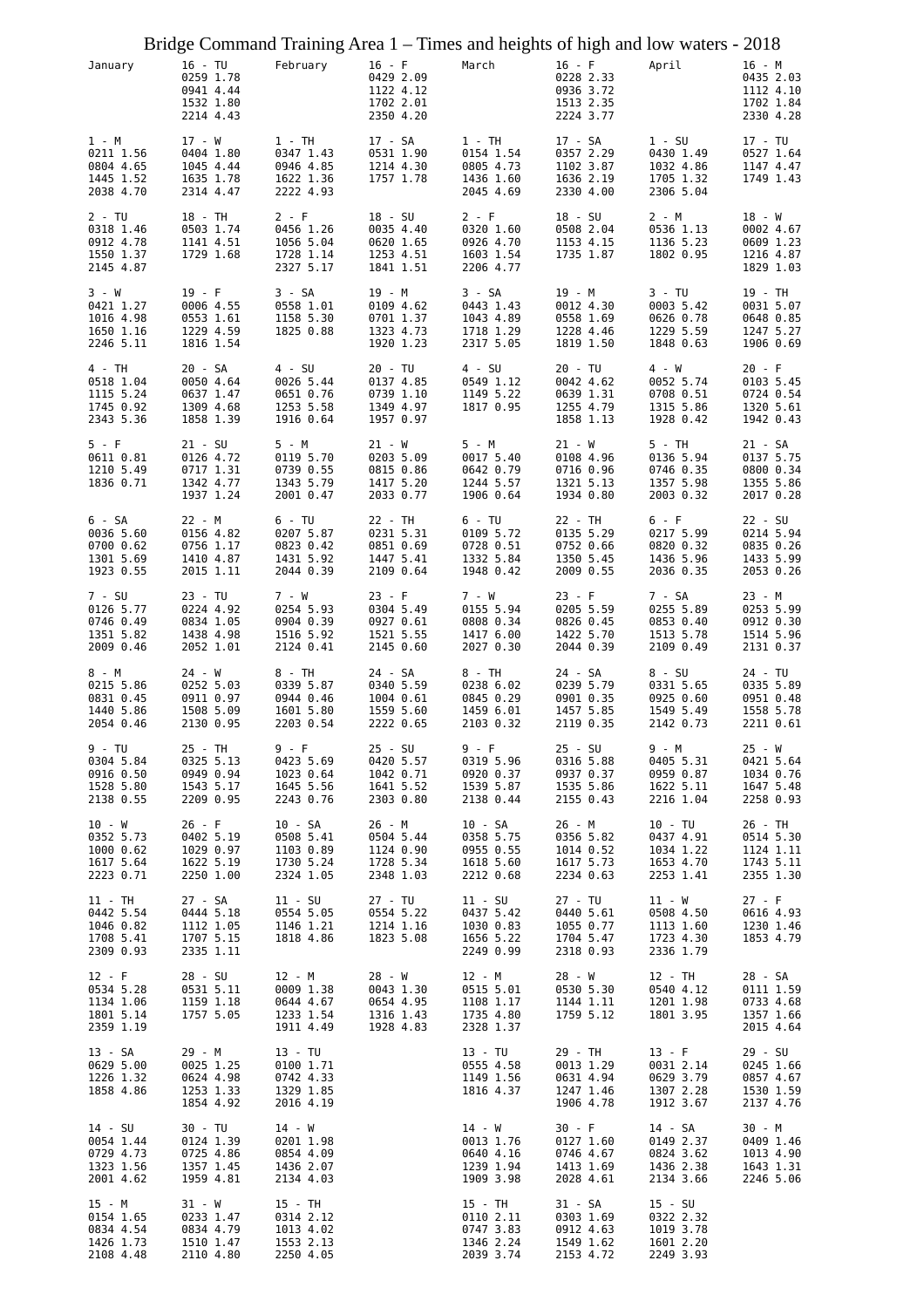| Bridge Command Training Area 1 – Times and heights of high and low waters - 2018 |                                                               |                                                              |                                                               |                                                               |                                                               |                                                              |                                                               |
|----------------------------------------------------------------------------------|---------------------------------------------------------------|--------------------------------------------------------------|---------------------------------------------------------------|---------------------------------------------------------------|---------------------------------------------------------------|--------------------------------------------------------------|---------------------------------------------------------------|
| May                                                                              | 16 - W<br>0447 1.58<br>1052 4.52<br>1711 1.39<br>2313 4.73    | June                                                         | 16 - SA<br>0545 0.96<br>1140 5.25<br>1808 0.83                | July                                                          | 16 - M<br>0612 0.90<br>1210 5.37<br>1838 0.79                 | August                                                       | 16 - TH<br>0119 5.72<br>0741 0.49<br>1343 5.84<br>2003 0.40   |
| 1 - TU<br>0512 1.15<br>1115 5.22<br>1738 1.00<br>2342 5.38                       | 17 - TH<br>0534 1.20<br>1133 4.93<br>1755 1.01<br>2352 5.13   | 1 - F<br>0005 5.37<br>0612 0.91<br>1228 5.42<br>1832 0.86    | 17 - SU<br>0004 5.40<br>0631 0.71<br>1227 5.54<br>1853 0.61   | $1 - SU$<br>0029 5.02<br>0625 1.23<br>1251 5.04<br>1845 1.19  | 17 - TU<br>0036 5.50<br>0702 0.68<br>1302 5.62<br>1926 0.59   | $1 - W$<br>0138 4.80<br>0727 1.28<br>1355 4.84<br>1946 1.21  | $17 - F$<br>0207 5.94<br>0824 0.33<br>1430 6.01<br>2044 0.29  |
| 2 - W<br>0601 0.85<br>1207 5.52<br>1823 0.73                                     | 18 - F<br>0616 0.84<br>1212 5.32<br>1836 0.69                 | 2 - SA<br>0050 5.45<br>0651 0.83<br>1311 5.45<br>1909 0.81   | 18 - M<br>0050 5.65<br>0715 0.53<br>1313 5.75<br>1936 0.47    | 2 - M<br>0113 5.04<br>0704 1.16<br>1333 5.03<br>1924 1.14     | $18 - W$<br>0127 5.72<br>0749 0.52<br>1352 5.80<br>2012 0.46  | 2 - TH<br>0210 4.88<br>0804 1.14<br>1424 4.92<br>2022 1.08   | 18 - SA<br>0252 6.04<br>0904 0.28<br>1514 6.03<br>2124 0.30   |
| 3 - TH<br>0030 5.64<br>0642 0.63<br>1252 5.73<br>1901 0.56                       | 19 - SA<br>0031 5.49<br>0656 0.56<br>1251 5.64<br>1915 0.46   | $3 - SU$<br>0131 5.43<br>0726 0.82<br>1350 5.39<br>1944 0.83 | 19 - TU<br>0137 5.81<br>0758 0.43<br>1400 5.86<br>2020 0.42   | 3 - TU<br>0152 5.01<br>0742 1.13<br>1409 4.98<br>2001 1.12    | 19 - TH<br>0216 5.85<br>0834 0.43<br>1440 5.89<br>2056 0.42   | 3 - F<br>0237 4.95<br>0840 1.03<br>1450 4.99<br>2058 0.99    | $19 - SU$<br>0336 5.99<br>0943 0.35<br>1558 5.92<br>2203 0.43 |
| 4 - F<br>0113 5.78<br>0719 0.52<br>1334 5.80<br>1936 0.50                        | $20 - SU$<br>0111 5.77<br>0735 0.38<br>1332 5.86<br>1954 0.33 | 4 - M<br>0208 5.33<br>0801 0.87<br>1426 5.25<br>2018 0.91    | $20 - W$<br>0223 5.87<br>0842 0.44<br>1447 5.86<br>2104 0.47  | 4 - W<br>0226 4.95<br>0819 1.13<br>1442 4.91<br>2038 1.13     | $20 - F$<br>0304 5.89<br>0918 0.43<br>1528 5.87<br>2140 0.47  | 4 - SA<br>0303 5.03<br>0916 0.96<br>1517 5.07<br>2135 0.94   | 20 - M<br>0420 5.82<br>1022 0.53<br>1642 5.68<br>2242 0.66    |
| 5 - SA<br>0153 5.78<br>0752 0.50<br>1412 5.74<br>2009 0.54                       | 21 - M<br>0152 5.93<br>0813 0.31<br>1414 5.96<br>2033 0.32    | $5 - TU$<br>0243 5.15<br>0836 0.97<br>1459 5.05<br>2053 1.04 | 21 - TH<br>0312 5.82<br>0926 0.53<br>1536 5.75<br>2149 0.61   | 5 - TH<br>0256 4.88<br>0856 1.15<br>1510 4.85<br>2115 1.17    | 21 - SA<br>0352 5.82<br>1002 0.53<br>1616 5.75<br>2224 0.61   | $5 - SU$<br>0331 5.11<br>0953 0.94<br>1547 5.13<br>2212 0.95 | $21 - TU$<br>0505 5.52<br>1102 0.81<br>1728 5.34<br>2323 0.97 |
| $6 - SU$<br>0230 5.66<br>0825 0.59<br>1448 5.55<br>2041 0.67                     | 22 - TU<br>0235 5.96<br>0853 0.36<br>1457 5.92<br>2114 0.42   | 6 - W<br>0314 4.95<br>0911 1.13<br>1528 4.84<br>2130 1.22    | $22 - F$<br>0402 5.67<br>1013 0.70<br>1628 5.57<br>2238 0.81  | 6 - F<br>0324 4.82<br>0934 1.20<br>1538 4.79<br>2154 1.23     | $22 - SU$<br>0441 5.66<br>1047 0.70<br>1706 5.54<br>2310 0.82 | 6 - M<br>0404 5.15<br>1031 0.98<br>1623 5.15<br>2250 1.02    | $22 - W$<br>0551 5.14<br>1145 1.15<br>1816 4.93               |
| 7 - M<br>0305 5.42<br>0858 0.76<br>1521 5.28<br>2115 0.87                        | 23 - W<br>0320 5.85<br>0935 0.52<br>1544 5.74<br>2157 0.64    | 7 - TH<br>0342 4.74<br>0949 1.31<br>1556 4.64<br>2209 1.41   | 23 - SA<br>0455 5.45<br>1104 0.92<br>1723 5.33<br>2331 1.04   | 7 - SA<br>0353 4.77<br>1014 1.27<br>1609 4.75<br>2235 1.32    | 23 - M<br>0532 5.41<br>1134 0.94<br>1758 5.27<br>2358 1.08    | 7 - TU<br>0443 5.13<br>1111 1.08<br>1704 5.10<br>2333 1.15   | 23 - TH<br>0008 1.34<br>0643 4.73<br>1233 1.52<br>1912 4.53   |
| $8 - TU$<br>0337 5.12<br>0932 1.00<br>1551 4.96<br>2149 1.14                     | 24 - TH<br>0409 5.62<br>1021 0.77<br>1636 5.47<br>2246 0.92   | 8 - F<br>0411 4.55<br>1031 1.51<br>1627 4.47<br>2253 1.61    | 24 - SU<br>0553 5.21<br>1200 1.16<br>1823 5.09                | $8 - SU$<br>0427 4.73<br>1057 1.37<br>1647 4.71<br>2319 1.42  | 24 - TU<br>0626 5.12<br>1224 1.22<br>1854 4.97                | 8 - W<br>0527 5.05<br>1156 1.23<br>1752 4.98                 | 24 - F<br>0101 1.70<br>0745 4.35<br>1332 1.87<br>2022 4.21    |
| 9 - W<br>0405 4.79<br>1008 1.29<br>1619 4.63<br>2227 1.45                        | $25 - F$<br>0504 5.32<br>1114 1.07<br>1734 5.17<br>2344 1.22  | 9 - SA<br>0445 4.39<br>1117 1.71<br>1707 4.32<br>2344 1.79   | 25 - M<br>0031 1.27<br>0655 4.99<br>1303 1.36<br>1929 4.91    | 9 - M<br>0509 4.68<br>1143 1.47<br>1732 4.65                  | 25 - W<br>0052 1.35<br>0725 4.83<br>1321 1.48<br>1957 4.70    | 9 - TH<br>0021 1.31<br>0618 4.91<br>1249 1.40<br>1847 4.83   | 25 - SA<br>0206 2.00<br>0902 4.11<br>1445 2.10<br>2145 4.07   |
| 10 - TH<br>0433 4.47<br>1048 1.61<br>1647 4.33<br>2311 1.77                      | 26 - SA<br>0606 5.02<br>1218 1.36<br>1841 4.90                | 10 - SU<br>0531 4.25<br>1213 1.86<br>1759 4.20               | $26 - TU$<br>0137 1.43<br>0803 4.85<br>1411 1.48<br>2037 4.81 | 10 - TU<br>0009 1.52<br>0558 4.62<br>1236 1.56<br>1825 4.60   | 26 - TH<br>0152 1.60<br>0830 4.60<br>1425 1.69<br>2105 4.53   | $10 - F$<br>0119 1.48<br>0719 4.76<br>1353 1.55<br>1953 4.70 | $26 - SU$<br>0327 2.14<br>1025 4.08<br>1609 2.12<br>2302 4.14 |
| $11 - F$<br>0504 4.19<br>1136 1.91<br>1725 4.06                                  | 27 - SU<br>0055 1.47<br>0718 4.81<br>1335 1.53<br>1956 4.77   | 11 - M<br>0044 1.91<br>0630 4.17<br>1318 1.93<br>1905 4.16   | 27 - W<br>0246 1.51<br>0911 4.80<br>1520 1.51<br>2144 4.81    | 11 - W<br>0105 1.60<br>0655 4.57<br>1336 1.62<br>1927 4.57    | 27 - F<br>0300 1.76<br>0940 4.48<br>1535 1.79<br>2214 4.47    | 11 - SA<br>0230 1.58<br>0829 4.67<br>1508 1.59<br>2107 4.68  | 27 - M<br>0447 2.06<br>1134 4.22<br>1719 1.96                 |
| 12 - SA<br>0005 2.05<br>0551 3.94<br>1239 2.15<br>1825 3.85                      | 28 - M<br>0216 1.55<br>0834 4.78<br>1457 1.52<br>2111 4.82    | 12 - TU<br>0152 1.91<br>0741 4.19<br>1427 1.86<br>2017 4.24  | 28 - TH<br>0353 1.49<br>1015 4.84<br>1623 1.45<br>2245 4.88   | 12 - TH<br>0208 1.62<br>0759 4.58<br>1441 1.59<br>2033 4.61   | 28 - SA<br>0410 1.79<br>1047 4.48<br>1642 1.77<br>2318 4.51   | 12 - SU<br>0347 1.54<br>0945 4.73<br>1625 1.46<br>2222 4.82  | 28 - TU<br>0002 4.32<br>0547 1.84<br>1226 4.42<br>1810 1.71   |
| $13 - SU$<br>0117 2.22<br>0709 3.80<br>1358 2.23<br>2001 3.80                    | 29 - TU<br>0334 1.46<br>0946 4.90<br>1607 1.37<br>2218 5.00   | $13 - W$<br>0300 1.78<br>0852 4.34<br>1532 1.67<br>2125 4.46 | $29 - F$<br>0451 1.41<br>1113 4.92<br>1717 1.36<br>2340 4.96  | $13 - F$<br>0315 1.54<br>0907 4.67<br>1547 1.47<br>2141 4.75  | 29 - SU<br>0512 1.73<br>1147 4.56<br>1739 1.67                | 13 - M<br>0459 1.34<br>1056 4.94<br>1731 1.20<br>2329 5.09   | 29 - W<br>0046 4.53<br>0632 1.58<br>1305 4.63<br>1851 1.44    |
| 14 - M<br>0239 2.18<br>0851 3.87<br>1517 2.08<br>2131 3.99                       | 30 - W<br>0437 1.27<br>1048 5.10<br>1704 1.16<br>2315 5.21    | 14 - TH<br>0402 1.54<br>0955 4.60<br>1630 1.40<br>2223 4.76  | 30 - SA<br>0541 1.31<br>1205 5.00<br>1803 1.27                | 14 - SA<br>0419 1.38<br>1013 4.85<br>1649 1.27<br>2244 4.97   | 30 - M<br>0014 4.61<br>0604 1.60<br>1238 4.66<br>1827 1.52    | 14 - TU<br>0601 1.05<br>1159 5.25<br>1828 0.89               | 30 - TH<br>0121 4.73<br>0710 1.30<br>1335 4.83<br>1927 1.17   |
| 15 - TU<br>0350 1.93<br>1003 4.15<br>1620 1.76<br>2229 4.33                      | 31 - TH<br>0529 1.07<br>1141 5.30<br>1751 0.98<br>2153 4.72   | $15 - F$<br>0456 1.25<br>1050 4.93<br>1721 1.10<br>2315 5.09 |                                                               | $15 - SU$<br>0518 1.15<br>1114 5.10<br>1746 1.03<br>2342 5.24 | 31 - TU<br>0100 4.72<br>0648 1.44<br>1320 4.76<br>1908 1.36   | $15 - W$<br>0027 5.42<br>0654 0.74<br>1254 5.58<br>1918 0.61 | $31 - F$<br>0148 4.92<br>0745 1.05<br>1400 5.02<br>2002 0.93  |